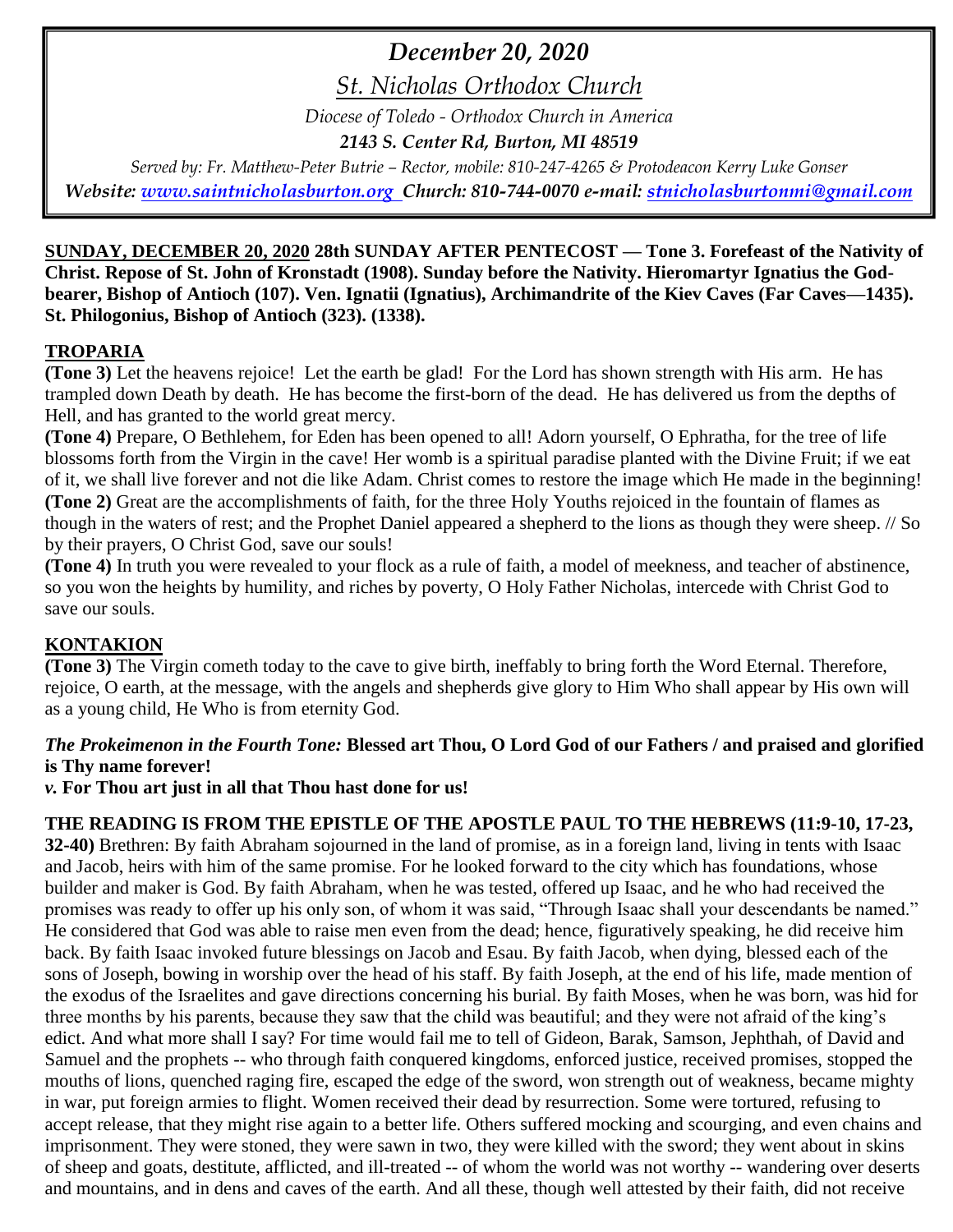what was promised, since God had foreseen something better for us, that apart from us they should not be made perfect.

### *Alleluia, Tone 4*

### *v:* **We have heard with our ears, O God, for our fathers have told us.**

*v:* **For Thou hast saved us from them that oppose us, and have put to shame them that hate us.**

**THE HOLY GOSPEL ACCORDING TO MATTHEW (1:1-25)** The book of the genealogy of Jesus Christ, the son of David, the son of Abraham. Abraham was the father of Isaac, and Isaac the father of Jacob, and Jacob the father of Judah and his brothers, and Judah the father of Perez and Zerah by Tamar, and Perez the father of Hezron, and Hezron the father of Ram, and Ram the father of Amminadab, and Amminadab the father of Nahshon, and Nahshon the father of Salmon, and Salmon the father of Boaz by Rahab, and Boaz the father of Obed by Ruth, and Obed the father of Jesse, and Jesse the father of David the king. And David was the father of Solomon by the wife of Uriah, and Solomon the father of Rehoboam, and Rehoboam the father of Abijah, and Abijah the father of Asa, and Asa the father of Jehoshaphat, and Jehoshaphat the father of Joram, and Joram the father of Uzziah, and Uzziah the father of Jotham, and Jotham the father of Ahaz, and Ahaz the father of Hezekiah, and Hezekiah the father of Manasseh, and Manasseh the father of Amos, and Amos the father of Josiah, and Josiah the father of Jechoniah and his brothers, at the time of the deportation to Babylon. And after the deportation to Babylon: Jechoniah was the father of Shealtiel, and Shealtiel the father of Zerubbabel, and Zerubbabel the father of Abiud, and Abiud the father of Eliakim, and Eliakim the father of Azor, and Azor the father of Zadok, and Zadok the father of Achim, and Achim the father of Eliud, and Eliud the father of Eleazar, and Eleazar the father of Matthan, and Matthan the father of Jacob, and Jacob the father of Joseph the husband of Mary, of whom Jesus was born, who is called Christ. So all the generations from Abraham to David were fourteen generations, and from David to the deportation to Babylon fourteen generations, and from the deportation to Babylon to the Christ fourteen generations. Now the birth of Jesus Christ took place in this way. When his mother Mary had been betrothed to Joseph, before they came together she was found to be with child of the Holy Spirit; and her husband Joseph, being a just man and unwilling to put her to shame, resolved to divorce her quietly. But as he considered this, behold, an angel of the Lord appeared to him in a dream, saying, "Joseph, son of David, do not fear to take Mary your wife, for that which is conceived in her is of the Holy Spirit; she will bear a son, and you shall call his name Jesus, for he will save his people from their sins." All this took place to fulfill what the Lord had spoken by the prophet: "Behold, a virgin shall conceive and bear a son, and his name shall be called Emmanuel" (which means, God with us). When Joseph woke from sleep, he did as the angel of the Lord commanded him; he took his wife, but knew her not until she had borne a son; and he called his name Jesus.

**COMMUNION HYMN** Praise the Lord from the heavens! Praise Him in the highest! Alleluia, Alleluia, Alleluia!

### **The holy Gospel according to Luke 24:36-53 (6th Matins Gospel)**

Now as they said these things, Jesus Himself stood in the midst of them, and said to them, "Peace to you." But they were terrified and frightened, and supposed they had seen a spirit. And He said to them, "Why are you troubled? And why do doubts arise in your hearts? Behold My hands and My feet, that it is I Myself. Handle Me and see, for a spirit does not have flesh and bones as you see I have. When He had said this, He showed them His hands and His feet. But while they still did not believe for joy, and marveled, He said to them, "Have you any food here?" So they gave Him a piece of a broiled fish and some honeycomb. And He took it and ate in their presence. Then He said to them, "These are the words which I spoke to you while I was still with you, that all things must be fulfilled which were written in the Law of Moses and the Prophets and the Psalms concerning Me." And He opened their understanding, that they might comprehend the Scriptures. Then He said to them, "Thus it is written, and thus it was necessary for the Christ to suffer and to rise from the dead the third day, and that repentance and remission of sins should be preached in His name to all nations, beginning at Jerusalem. And you are witnesses of these things. Behold, I send the Promise of My Father upon you; but tarry in the city of Jerusalem until you are endued with power from on high. And He led them out as far as Bethany, and He lifted up His hands and blessed them. Now it came to pass, while He blessed them, that He was parted from them and carried up into heaven. And they worshiped Him, and returned to Jerusalem with great joy, and were continually in the temple praising and blessing God. Amen.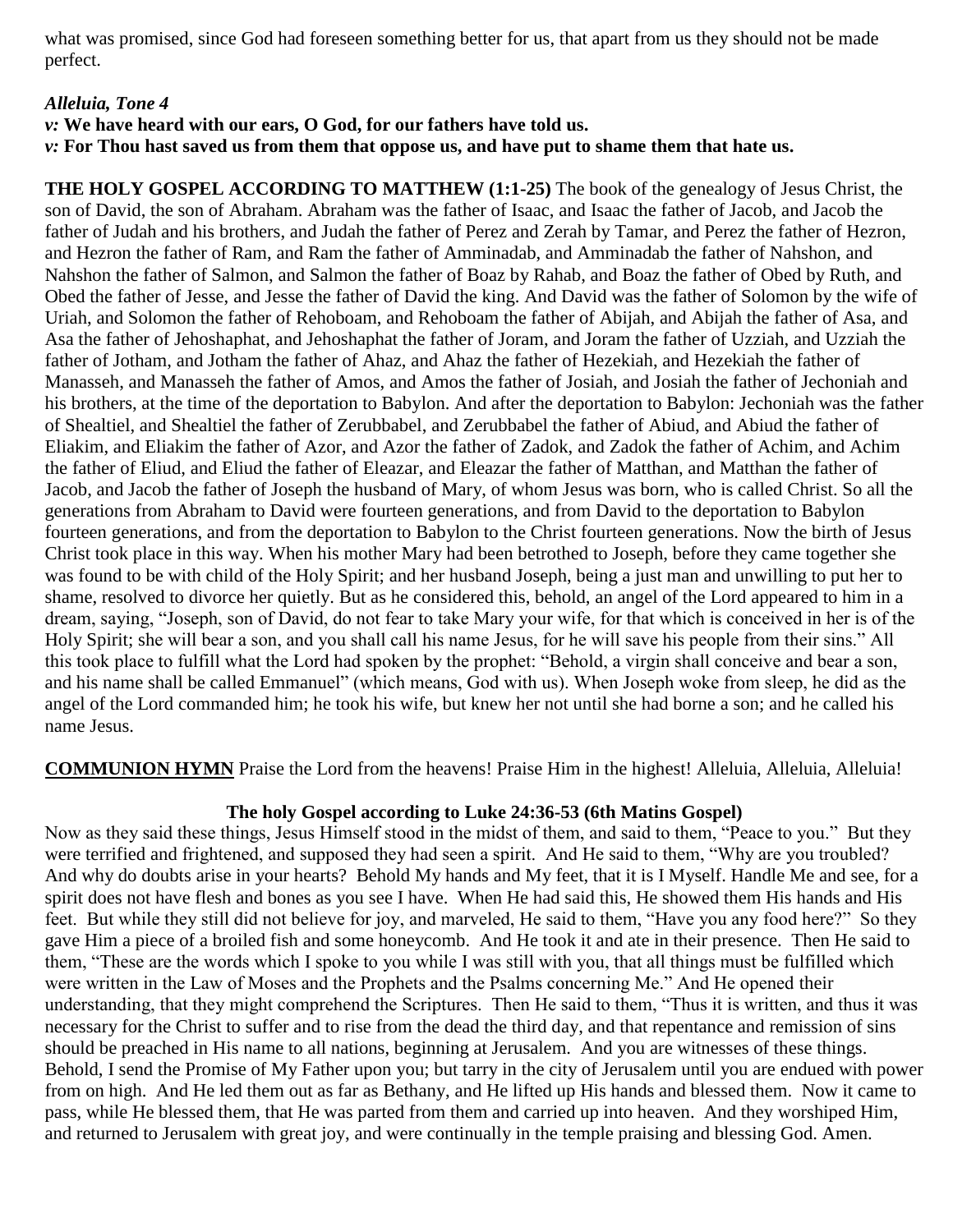**SUNDAY BEFORE THE NATIVITY OF OUR LORD** remembers the forefathers of our Lord: Adam and Eve (the first-created), the righteous Abel, son of Adam, the righteous Seth, son of Adam, the righteous Enos,son of Seth, the righteous Kenan, son of Enos, the righteous Mehaliel (Maleleim), son of Kenan, the righteous Jared, son of Mehaliel, the righteous Enoch, son of Jared, the righteous Methuselah, son of Enoch, the righteous Lamech, son of Methuselah, the righteous Noah, son of Lamech, the righteous Shem, son of Noah, the righteous Japheth, son of Noah, the righteous Arphachshad, son of Shem, the righteous Canaan, son of Arphachshad (in some versions of the OT, Canaan is called the son of Ham), the righteous Shelah, son of Canaan (some versions of the OT call Shelah the son of Arphachshad), the righteous Eber (from whom the Hebrews take their name), son of Shelah, the righteous Peleg, son of Eber, the righteous Ragab (Reu), son of Peleg, the righteous Serug, son of Ragab, the righteous Nahor, son of Serug, the righteous Terah, son of Serug.

The holy Patriarchs: the righteous Patriarch Abraham, son of Terah, the righteous Patriarch Isaac, son of Abraham, the righteous Patriarch Jacob, son of Isaac, the righteous Patriarch Reuben, son of Jacob and Leah, the righteous Patriarch Simeon, son of Jacob and Leah, the righteous Patriarch Levi, son of Jacob and Leah, the righteous Patriarch Judah (Christ was of this tribe), the righteous Patriarch Zebulon, son of Jacob and Leah, the righteous Patriarch Issachar, son of Jacob and Leah, the righteous Patriarch Dan, son of Jacob and Bilhah (Rachel's maid), the righteous Patriarch Gad, son of Jacob and Zilpah (Leah's maid), the righteous Patriarch Asher, son of Jacob and Zilpah, the righteous Patriarch Naphthali, son of Jacob and Bilhah, the righteous Patriarch Joseph, son of Jacob and Rachel, the righteous Patriarch Benjamin, son of Jacob and Rachel.

The righteous Pharez and Zerah, twin sons of Judah, the righteous Hezron, son of Pharez, the righteous Aram, son of Hezron, the righteous Aminadab, son of Aram, the righteous Nahshon, son of Aminadab, the righteous Salmon, son of Nahshon, the righteous Boaz, son of Salmon, the righteous Obed, son of Boaz and Ruth, the righteous Jesse, son of Obed.

The holy Prophet-King David, son of Jesse, King Solomon, son of David, King Rehoboam, son of Solomon, King Abijah, son of Rehoboam, King Asa, son of Abijah, King Jehosaphat, son of Asa, King Joram (Jehoram, an evil king), son of Jehosaphat, King Ochoziah (Ahaziah), son of Joram, King Jotham, son of Uzziah (Oziah), King Ahaz (a faithless king), son of Jotham, King Hezekiah, son of Ahaz, King Manesseh, son of Hezekiah, King Amos (Ammon), son of Manesseh, King Josiah, son of Amos, King Jechoniah, son of Josiah.

Shealtiel, son of Jechoniah, Zerubbabel (who led captives back to Jerusalem, and laid the foundations of the new Temple), son of Shealtiel, Abiud, son of Zerubbabel, Eliachem, son of Abiud, Azor, son of Eliachem, Zadok, son of Azor, Achim, son of Zadok, Eliud, son of Achim, Eleazar, son of Eliud, Matthan, son of Eleazar, Jacob, son of Matthan, St Joseph the Betrothed, son of Jacob.

The righteous Melchizedek, King of Salem, the righteous Job, the holy Prophet Moses, the priests Hur and Aaron, Joshua, son of Nun.

The holy prophet Samuel, the holy prophet Nathan, the holy prophet Daniel, the three holy youths Hananiah, Mishael and Azariah.

The righteous Sarah, wife of Abraham, the righteous Rebecca, wife of Isaac, the righteous Leah, first wife of Jacob, the righteous Rachel, second wife of Jacob, the righteous Asineth, wife of Patriarch Joseph the all-comely, the righteous Miriam, sister of Moses, the righteous Deborah, Judge of Israel and prophetess, the righteous Ruth, wife of Boaz, the righteous woman of Zarephath, to whom Elias was sent (3 Kings 17), the righteous woman of Shunem, who was hospitable to Elisha (4 Kings 4), the righteous Judith, slayer of Holofernes, the righteous Esther, who delivered Israel from death, the righteous Hannah, mother of the prophet Samuel, the righteous Susanna. from [oca.org](https://www.oca.org/saints/lives/2020/12/20/81-sunday-before-the-nativity)

#### December 20, 2020



### **CANDLE INTENTIONS FOR THE HEALTH AND BLESSINGS OF**

Merry Christmas & Happy New Year to all of St. Nicholas' parishioners & family~ be happy & safe! With love, and the same state of the same state of the same state of the same state of the same state of the same state of the same state of the same state of the same state of the same state of the same s

Fr. Tom, Fr. Don, Fr. Paul, Fr. Anthony, Fr. Robert, Aaron, Milica, Calvin, Larry, Angelo, Joan, Peggy, Bob, Angelo, Christine, Dorothy, Irene, Allen, Deborah, Luba, Kosta, Stojan, Mira, Bosa, Christopher, Allison, Jeanette, Kathryn, Taras Joseph, Ted, Marlene, Gladys, all the parishioners of St. Nicholas, my family & friends. Joe Tome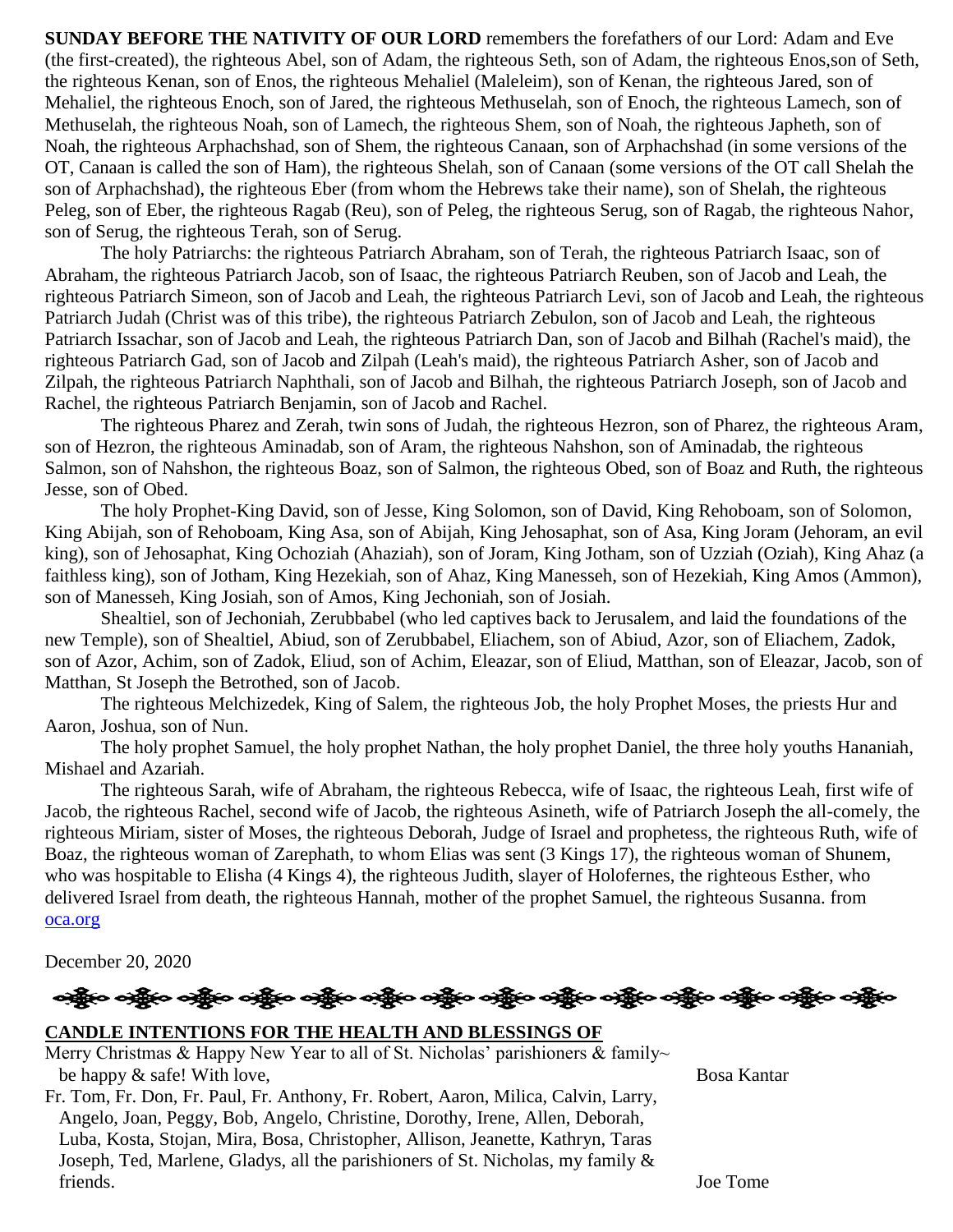Special Intention Joe Tome

# **CANDLE INTENTIONS FOR BLESSED REPOSE**

Walt Borkovich Allison Borkovich Roger Williams Les & Susie Ford In memory of my loving husband. Nick's birthday Dec. 22 (3 yrs.) Connie Maxim

# **ETERNAL LIGHT AT THE ALTAR**

Health & blessings for my family & myself Bosa Kantar

ခရွို့လ ခရွို့လ ခရွို့လ ခရွို့လ ခရွို့လ ခရွို့လ ခရွို့လ ခရွို့လ ခရွို့လ ခရွို့လ ခရွို့လ ခရွို့လ ခရွို့လ ခရွို့လ

**Welcome to everyone joining us via our YouTube channel:** *[St Nicholas Orthodox Church Burton.](https://www.youtube.com/channel/UC59tV-Re443z-GCoETAUvfA)* If at the time of the divine services you cannot access the livestream, please check out [St. Mary Magdalene Church](https://www.youtube.com/channel/UClHAqZrWkXdYELujbbIslHg) or [St George](https://www.youtube.com/channel/UCpLWfxMIJK4uQOV41ekE6Wg/videos?view=2&flow=grid)  [Church](https://www.youtube.com/channel/UCpLWfxMIJK4uQOV41ekE6Wg/videos?view=2&flow=grid) or [Assumption Church](https://www.facebook.com/AssumptionGrandBlanc/) for their livestreams.

**OFFERING ENVELOPES** can be picked up in the narthex. **If there are boxes for family members who have not been attending whom you will be seeing this month, please deliver them to help save on postage costs (\$5 per box of envelopes).**

**2021 CALENDARS** are also available in the narthex.

**OFFICE HOURS** this week are Monday, Tuesday & Wednesday 9–3. You are welcome to pick up your envelopes & calendar during the week. If you call ahead (810-744-0070) Marcia will have them ready for you.

**PLEDGE CARDS** Please send in your pledge card if you haven't already done so.

# **MAKE YOUR FAITHFUL GIVING EASY AND CONVENIENT WITH GIVELIFY**

Go to the [website](http://www.saintnicholasburton.org/) and on the home page click on the box **[Give now with Givelify](https://www.givelify.com/givenow/1.0/Mzc5MTg=/selection)** which will walk you through the donation process; this is a secure site. (2.9% + \$0.30 of your donation goes to Givelify as a fee). **If you do not wish to donate online, you may write a check to St. Nicholas Orthodox Church and send it to the parish address: 2143 S Center Rd, Burton, MI 48519.**

**CATHOLIC CHARITIES** needs help with Christmas dinner from 9 am – 1 am. All meals will be served curbside on Christmas day but they still need help with preparation and handing out gifts. Please contact John Manse at [jmanse@ccsgc.org](mailto:jmanse@ccsgc.org) or 810-785-6911.

**CANDLE INTENTION REQUESTS** can be emailed to the office at [stnicholasburtonmi@gmail.com](mailto:stnicholasburtonmi@gmail.com) or called in.

# **Weekly schedule:**

| Tuesday, Dec 22 | Office Open                                                                        |
|-----------------|------------------------------------------------------------------------------------|
| 6 pm            | <b>Royal Hours for the Nativity of our Lord – streaming on our YouTube channel</b> |

# **Wednesday, Dec 23 9:30 am Divine Liturgy– [streaming on our YouTube channel](https://www.youtube.com/watch?v=iOT0Ffw2ED4)** No Adult Ed **Thursday, Dec 24 EVE OF THE NATIVITY OF OUR LORD (CHRISTMAS EVE)** Office closed **[6 pm Vespers w/ Divine Liturgy of St Basil the Great–](https://www.youtube.com/watch?v=FwSLDTjlke8) streaming on our YouTube channel**